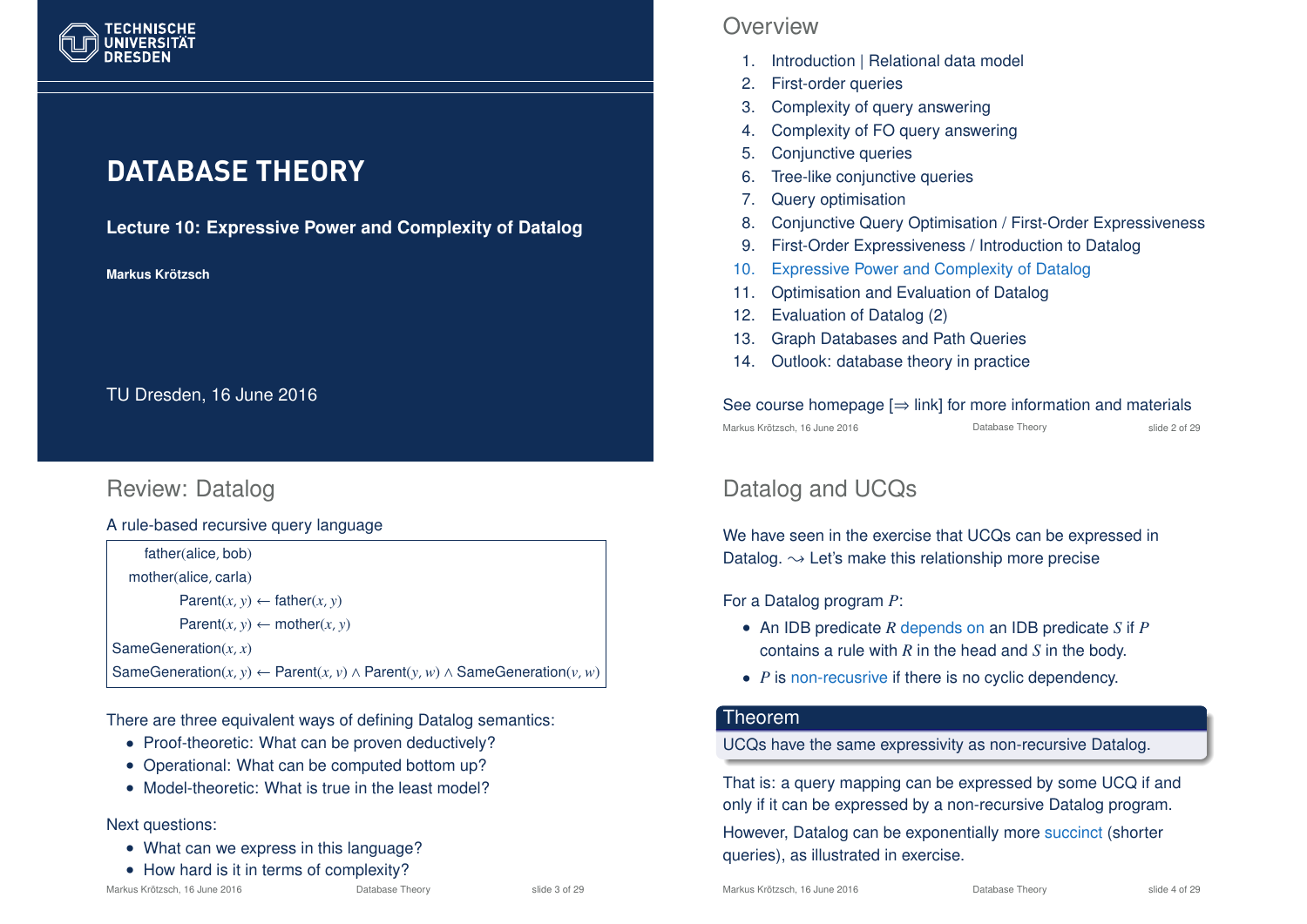### Datalog and Domain Independence

Domain independence was considered useful for FO queries  $\rightarrow$  results should not change if domain changes

#### Several solutions:

- Active domain semantics: restrict to elements mentioned in database or query
- Domain-independent queries: restrict to query where domain does not matter
- Safe-range queries: decidable special case of domain independence

Our definition of Datalog uses the active domain (=Herbrand universe) to ensure domain independence

Markus Krötzsch, 16 June 2016 Database Theory slide 5 of 29

### Complexity of Datalog

#### How hard is answering Datalog queries?

#### Recall:

- Combined complexity: based on query and database
- Data complexity: based on database; query fixed
- Query complexity: based on query; database fixed

#### Plan:

- First show upper bounds (outline efficient algorithm)
- Then establish matching lower bounds (reduce hard problems)

# Safe Datalog Queries

Similar to safe-range FO queries, there are also simple syntactic conditions that ensure domain independence for Datalog:

### **Definition**

A Datalog rule is safe if all variables in its head also occur in its body. A Datalog program/query is safe if all of its rules are.

Simple observations:

- safe Datalog queries are domain independent
- every Datalog query can be expressed as a safe Datalog query . . .
- . . . and un-safe queries are not much more succinct either (exercise)

Some texts require Datalog queries to be safe in general but in most contexts there is no real need for this

Markus Krötzsch, 16 June 2016 **Database Theory** Charles Krötzsch, 16 June 2016

### A Simpler Problem: Ground Progams

Let's start with Datalog without variables

 $\rightarrow$  sets of ground rules a.k.a. propositional Horn logic program

### Naive computation of *T*<sup>∞</sup>:

| 01 | $T_{\scriptscriptstyle D}^0 := \emptyset$                  |  |
|----|------------------------------------------------------------|--|
|    | 02 $i := 0$                                                |  |
| 03 | repeat:                                                    |  |
| 04 | $T_p^{i+1} := \emptyset$                                   |  |
| 05 | for $H \leftarrow B_1 \wedge \ldots \wedge B_\ell \in P$ : |  |
| 06 | <b>if</b> ${B_1, \ldots, B_\ell} \subseteq T_p^i$ :        |  |
| 07 | $T_p^{i+1} := T_p^{i+1} \cup \{H\}$                        |  |
| 08 | $i := i + 1$                                               |  |
| 09 | until $T_P^{i-1} = T_P^i$                                  |  |
| 10 | return $T_p^i$                                             |  |

How long does this take?

- At most |*P*| facts can be derived
- Algorithm terminates with  $i < |P| + 1$
- In each iteration, we check each rule once (linear), and compare its body to  $T_P^i$ (quadratic)

 $\rightarrow$  polynomial runtime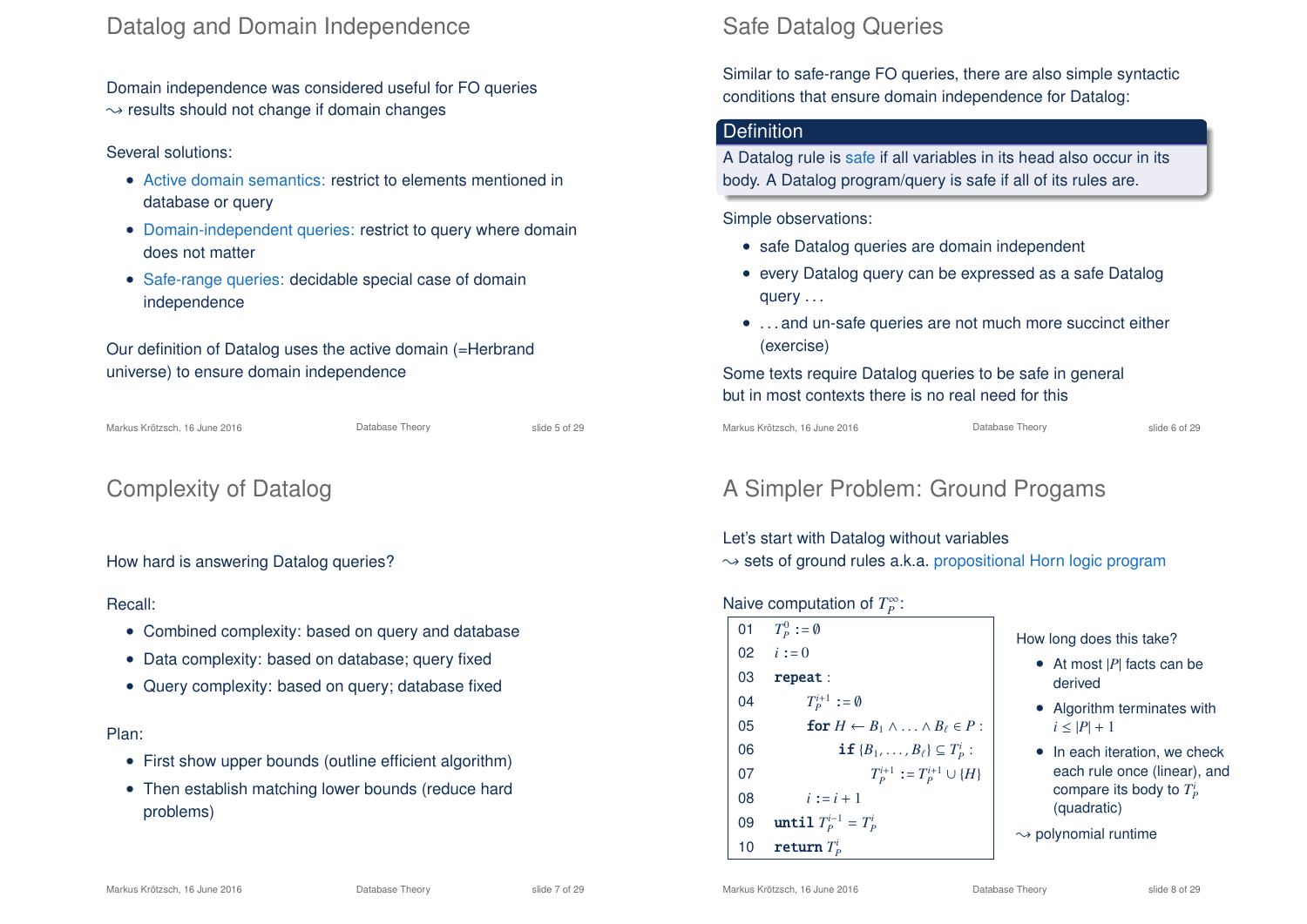### Complexity of Propositional Horn Logic

Much better algorithms exist:

### Theorem (Dowling & Gallier, 1984)

For a propositional Horn logic program  $P$ , the set  $T_P^{\infty}$  can be computed in linear time.

#### Nevertheless, the problem is not trivial:

### Theorem

For a propositional Horn logic program *P* and a proposition (or ground atom)  $A$ , deciding if  $A \in T_P^{\infty}$  is a P-complete problem.

#### Remark:

all P problems can be reduced to propositional Horn logic entailment yet not all problems in P (or even in NL) can be solved in linear time!

Markus Krötzsch, 16 June 2016 Database Theory slide 9 of 29

Datalog Complexity

#### These upper bounds are tight:

### Theorem

Datalog query answering is:

- EXPTIME-complete for combined complexity
- EXPTIME-complete for query complexity
- P-complete for data complexity

It remains to show the lower bounds.

# Datalog Complexity: Upper Bounds

A straightforward approach:

- (1) Compute the grounding ground( $P$ ) of  $P$  w.r.t. the database  $I$
- (2) Compute  $T^{\infty}_{\text{ground}(P)}$

Complexity estimation:

- The number of constants  $N$  for grounding is linear in  $P$  and  $T$
- A rule with *m* distinct variables has *N m* ground instances
- Step (1) creates at most  $|P| \cdot N^M$  ground rules, where M is the maximal number of variables in any rule in *P*
	- ground( $P$ ) is polynomial in the size of  $I$
	- ground(*P*) is exponential in *P*
- Step (2) can be executed in linear time in the size of ground(*P*)

Summing up: the algorithm runs in  $P$  data complexity and in ExpTime query and combined complexity

Markus Krötzsch, 16 June 2016 **Database Theory** Slide 10 of 29

# P-Hardness of Data Complexity

We need to reduce a P-hard problem to Datalog query answering  $\rightarrow$  propositional Horn logic programming

We restrict to a simple form of propositional Horn logic:

- facts have the usual form  $H \leftarrow$
- all other rules have the form  $H \leftarrow B_1 \wedge B_2$

Deciding fact entailment is still P-hard (exercise)

We can store such programs in a database:

- For each fact  $H \leftarrow$ , the database has a tuple  $\textsf{Fact}(H)$
- For each rule  $H \leftarrow B_1 \wedge B_2$ , the database has a tuple  $Rule(H, B_1, B_2)$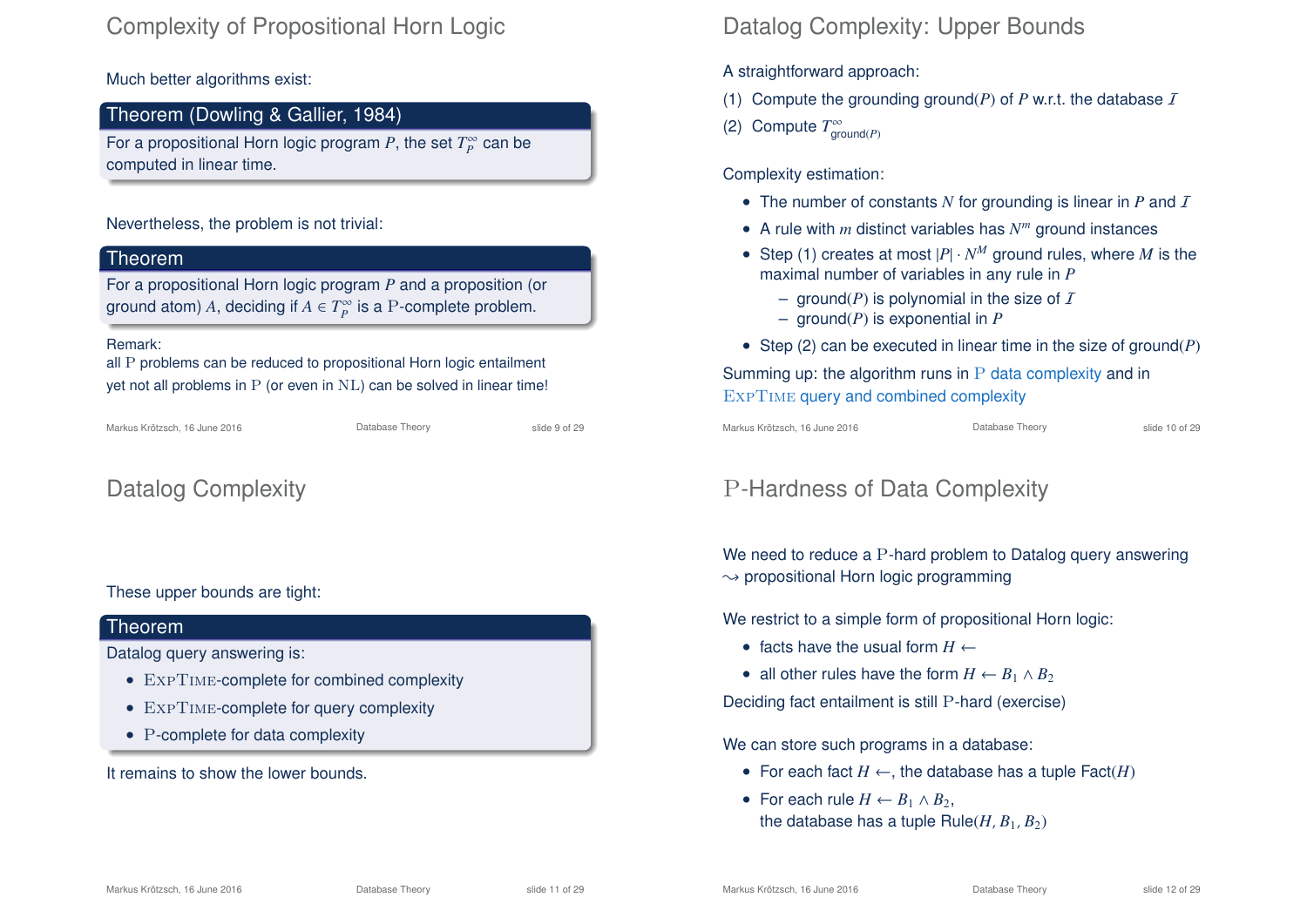### P-Hardness of Data Complexity (2)

The following Datalog program acts as an interpreter for propositional Horn logic programs:

> $True(x) \leftarrow \text{Fact}(x)$ True(*x*) ← Rule(*x*, *y*,*z*) ∧ True(*y*) ∧ True(*z*)

Easy observations:

- True(*A*) is derived if and only if *A* is a consequence of the original propositional program
- The encoding of propositional programs as databases can be computed in logarithmic space
- The Datalog program is the same for all propositional programs
- $\rightarrow$  Datalog query answering is P-hard for data complexity

Markus Krötzsch, 16 June 2016 **Database Theory** Slide 13 of 29

# Preparing for a Long Computation

We need to encode  $2^{N^k}$  time points and tape positions  $\rightsquigarrow$  use binary numbers with  $N^k$  digits

So *X* and *Y* in atoms like head(*X*, *Y*) are really lists of variables  $X = x_1, \ldots, x_{N^k}$  and  $Y = y_1, \ldots, y_{N^k}$ , and the arity of head is  $2 \cdot N^k$ .

Todo: define predicates that capture the order of  $N^k$ -ary binary numbers

For each arity  $i \in \{1, ..., N^k\}$ , we use predicates:

- succ<sup>*i*</sup>(*X*, *Y*): the *X* + 1 = *Y*, where *X* and *Y* are *i*-ary numbers
- first<sup>*i*</sup>(*X*): *X* is the *i*-ary encoding of 0
- last<sup>*i*</sup>(*X*): *X* is the *i*-ary encoding of  $2^i 1$

Finally, we can define the actual order for  $i = N^k$ 

•  $\leq^{i} (X, Y)$ : the  $X < Y$ , where  $X$  and  $Y$  are  $i$ -ary numbers

# ExpTime-Hardness of Query Complexity

### A direct proof:

Encode the computation of a deterministic Turing machine for up to exponentially many steps

# Recall that  $\text{ExpTime} = \bigcup_{k \geq 1} \text{Time}(2^{n^k})$

- in our case,  $n = N$  is the number of database constants
- *k* is some constant

 $\rightsquigarrow$  we need to simulate up to  $2^{N^k}$  steps (and tape cells)

Main ingredients of the encoding:

- state<sub>*q*</sub>(*X*): the TM is in state *q* after *X* steps
- head $(X, Y)$ : the TM head is at tape position *Y* after *X* steps
- symbol $_{\sigma}(X, Y)$ : the tape cell at position *Y* holds symbol  $\sigma$  after *X* steps
- $\sim$  How to encode  $2^{N^k}$  time points  $X$  and tape positions  $Y$ ? Markus Krötzsch, 16 June 2016 **Database Theory** Slide 14 of 29

# Defining a Long Chain

We can define  $\mathsf{succ}^i(X, Y)$ , first $^i(X)$ , and last $^i(X)$  as follows:

 $succ<sup>1</sup>(0, 1)$  first<sup>1</sup>(0) last<sup>1</sup>(1)  $succ^{i+1}(0, X, 0, Y) \leftarrow succ^{i}(X, Y)$  $succ^{i+1}(1, X, 1, Y) \leftarrow succ^{i}(X, Y)$ succ<sup>*i*+1</sup>(0, *X*, 1, *Y*) ← last<sup>*i*</sup>(*X*) ∧ first<sup>*i*</sup>(*Y*)  $\overline{ }$  $\overline{\phantom{a}}$  $\begin{array}{c} \hline \end{array}$ for  $X = x_1, \ldots, x_i$ and  $Y = y_1, \ldots, y_i$  $first^{i+1}(0, X) \leftarrow first^{i}(X)$  *lists of <i>i* variables  $\mathsf{last}^{i+1}(1,X) \leftarrow \mathsf{last}^{i}(X)$ 

Now for  $M = N^k$ , we define  $\leq^M (X, Y)$  as the reflexive, transitive closure of succ<sup> $M$ </sup> $(X, Y)$ :

$$
\leq^M (X, X) \leftarrow
$$
  

$$
\leq^M (X, Z) \leftarrow \leq^M (X, Y) \land succ^M (Y, Z)
$$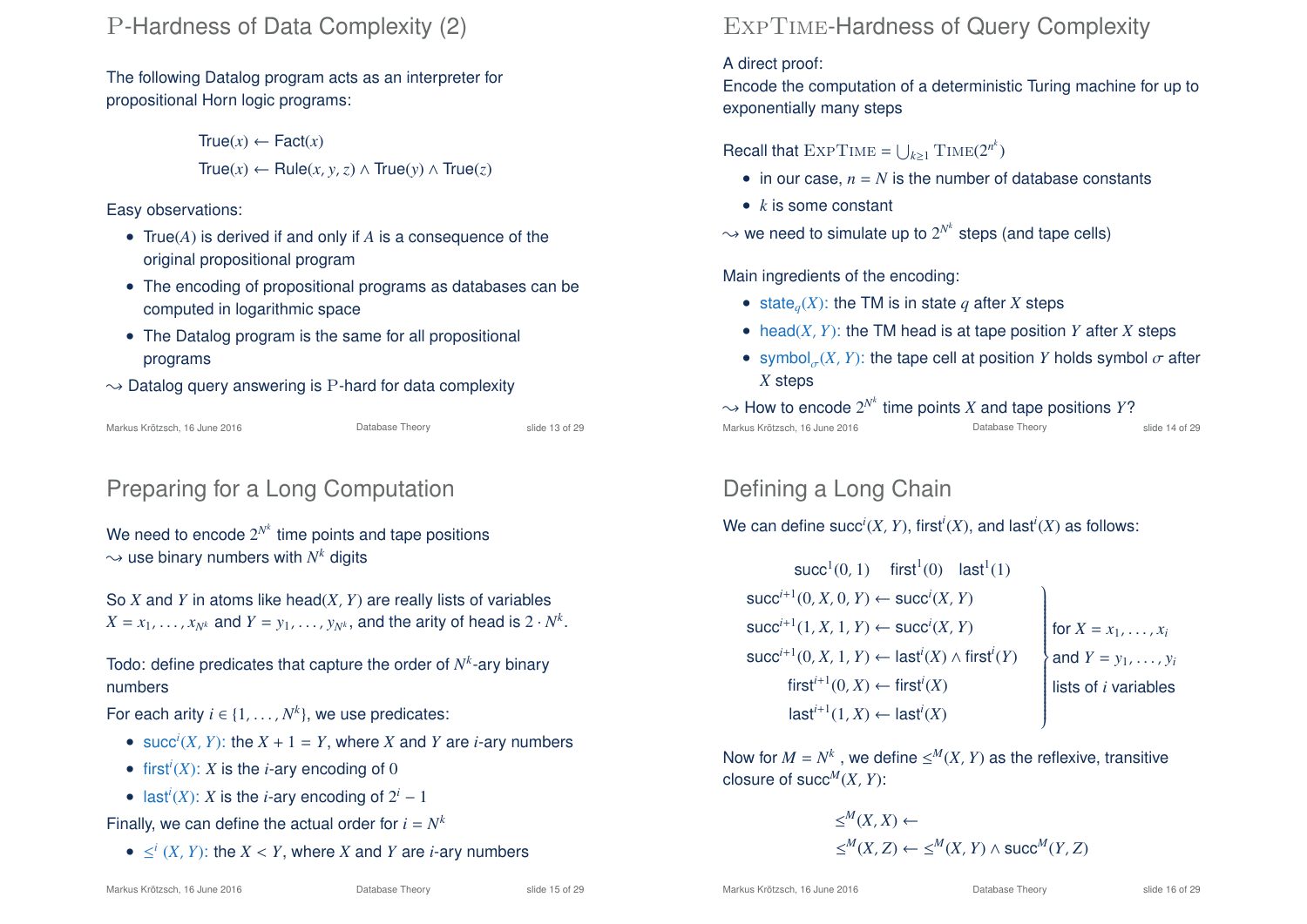### Initialising the Computation

We can now encode the initial configuration of the Turing Machine for an input word  $\sigma_1 \cdots \sigma_n \in (\Sigma \setminus {\{\_ \}})^*$ .

We write  $B_i$  for the binary encoding of a number *i* with  $M = N^k$ digits, and  $Y = y_1, \ldots, y_M$ .

| state <sub>ao</sub> $(B_0)$                      | where $q_0$ is the TM's initial state |
|--------------------------------------------------|---------------------------------------|
| head $(B_0, B_0)$                                |                                       |
| symbol $_{\sigma_i}(B_0, B_i)$                   | for all $i \in \{1, \ldots, n\}$      |
| symbol $(B_0, Y) \leftarrow \leq^M (B_{n+1}, Y)$ |                                       |

### TM Transition and Acceptance Rules

For each transition  $\langle q, \sigma, q', \sigma', d \rangle \in \Delta$ , we add rules:

 ${\sf symbol}_{\sigma'}(X',Y) \leftarrow {\sf succ}^M(X,X') \land {\sf head}(X,Y) \land {\sf symbol}_{\sigma}(X,Y) \land {\sf state}_q(X)$  $\mathsf{state}_{q'}(X') \leftarrow \mathsf{succ}^M(X, X') \land \mathsf{head}(X, Y) \land \mathsf{symbol}_{\sigma}(X, Y) \land \mathsf{state}_{q}(X)$ 

Similar rules are used for inferring the new head position (depending on *d*)

Further rules ensure the preservation of unaltered tape cells:

 ${\sf symbol}_{\sigma}(X', Y) \leftarrow {\sf succ}^M(X, X') \wedge {\sf symbol}_{\sigma}(X, Y) \wedge$  $\text{head}(X, Z) \wedge \text{succ}^M(Z, Z') \wedge \leq^M(Z', Y)$  ${\sf symbol}_{\sigma}(X', Y) \leftarrow {\sf succ}^M(X, X') \wedge {\sf symbol}_{\sigma}(X, Y) \wedge$  $\text{head}(X, Z) \wedge \text{succ}^M(Z', Z) \wedge \leq^M(Y, Z')$ 

The TM accepts if it ever reaches the accepting state  $q_{\text{acc}}$ :

 $\text{accept}() \leftarrow \text{state}_{q_{\text{acc}}}(X)$ 

Markus Krötzsch, 16 June 2016 **Database Theory** Slide 18 of 29

### ExpTime-Hardness: Notes

Some further remarks on our construction:

- The constructed program does not use EDB predicates  $\rightsquigarrow$  database can be empty
- Therefore, hardness extends to query complexity
- Using a fixed (very small) database, we could have avoided the use of constants
- We used IDB predicates of unbounded arity  $\rightarrow$  they are essential for the claimed hardness

### Lemma

Hardness Results

A deterministic TM accepts an input in  $\mathrm{Time}(2^{n^k})$  if and only if the Datalog program defined above entails the fact accept().

Markus Krötzsch, 16 June 2016 **Database Theory** Slide 17 of 29

We obtain  $\text{ExpTime}$ -hardness of Datalog query answering:

- The decision problem of any language in EXPTIME can be solved by a deterministic TM in  $\mathrm{Time}(2^{n^k})$  for some constant  $k$
- In particular, there are  $\text{ExpTime}$ -hard languages  $\mathcal L$  with suitable deterministic TM M and constant *k*
- For any input word *w*, we can reduce acceptance of *w* by M in  $\text{Time}(2^{n^k})$  to entailment of accept() by a Datalog program  $P(w, M, k)$
- $P(w, M, k)$  is polynomial in *k* and the size of M and *w* (in fact, it can be constructed in logarithmic space)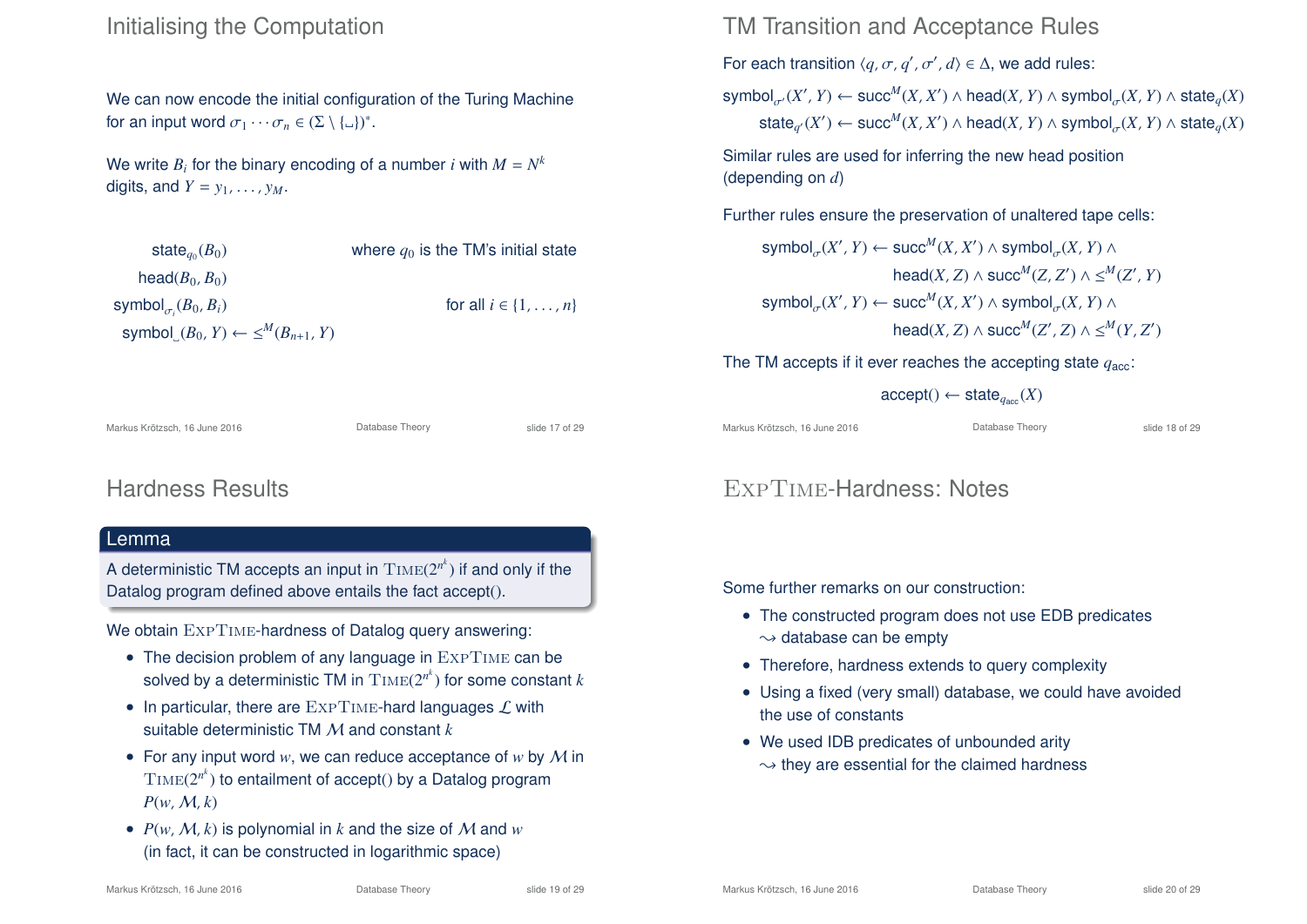# The Big Picture

### Where does Datalog fit in this picture?



Markus Krötzsch, 16 June 2016 **Database Theory** Slide 21 of 29

# Datalog Expressivity and Homomorphisms

How can we know that something is not expressible in Datalog?

A useful property: Datalog is "closed under homomorphisms"

#### **Theorem**

Consider a Datalog program *P*, an atom *A*, and databases I and  $J$ . If *P* entails *A* over *I*, and there is a homomorphism  $\mu$  from *I* to  $J$ , then  $\mu(P)$  entails  $\mu(A)$  over  $J$ .

(By  $\mu(P)$  and  $\mu(A)$  we mean the program/atom obtained by replacing constants in  $P$  and  $A$ , respectively, by their  $\mu$ -images.)

Proof (sketch):

- Closure under homomorphism holds for conjunctive queries
- Single rule applications are like conjunctive queries
- We can show the claim for all  $T_{P,\mathcal{I}}^i$  by induction on  $i$

# Expressivity of Datalog

Datalog is P-complete for data complexity:

- Entailments can be computed in polynomial time with respect to the size of the input database  $I$
- There is a Datalog program *P*, such that all problems that can be solved in polynomial time can be reduced to the question whether  $P$  entails some fact over a database  $I$  that can be computed in logarithmic space.

 $\rightarrow$  So Datalog can solve all polynomial problems?

No, it can't. Many problems in P that cannot be solved in Datalog:

- PARITY: Is the number of elements in the database even?
- CONNECTIVITY: Is the input database a connected graph?
- Is the input database a chain (or linear order)?
- $\bullet$  . . .

Markus Krötzsch, 16 June 2016 **Database Theory** Slide 22 of 29

# Limits of Datalog Expressiveness

Closure under homomorphism shows many limits of Datalog

Special case: there is a homomorphism from *I* to  $\mathcal J$  if  $I \subset \mathcal J$  $\rightarrow$  Datalog entailments always remain true when adding more facts

- PARITY can not be expressed
- CONNECTIVITY can not be expressed
- It cannot be checked if the input database is a chain
- $\bullet$  . . . .

However this criterion is not sufficient!

Datalog cannot even express all polynomial time query mappings that are closed under homomorphism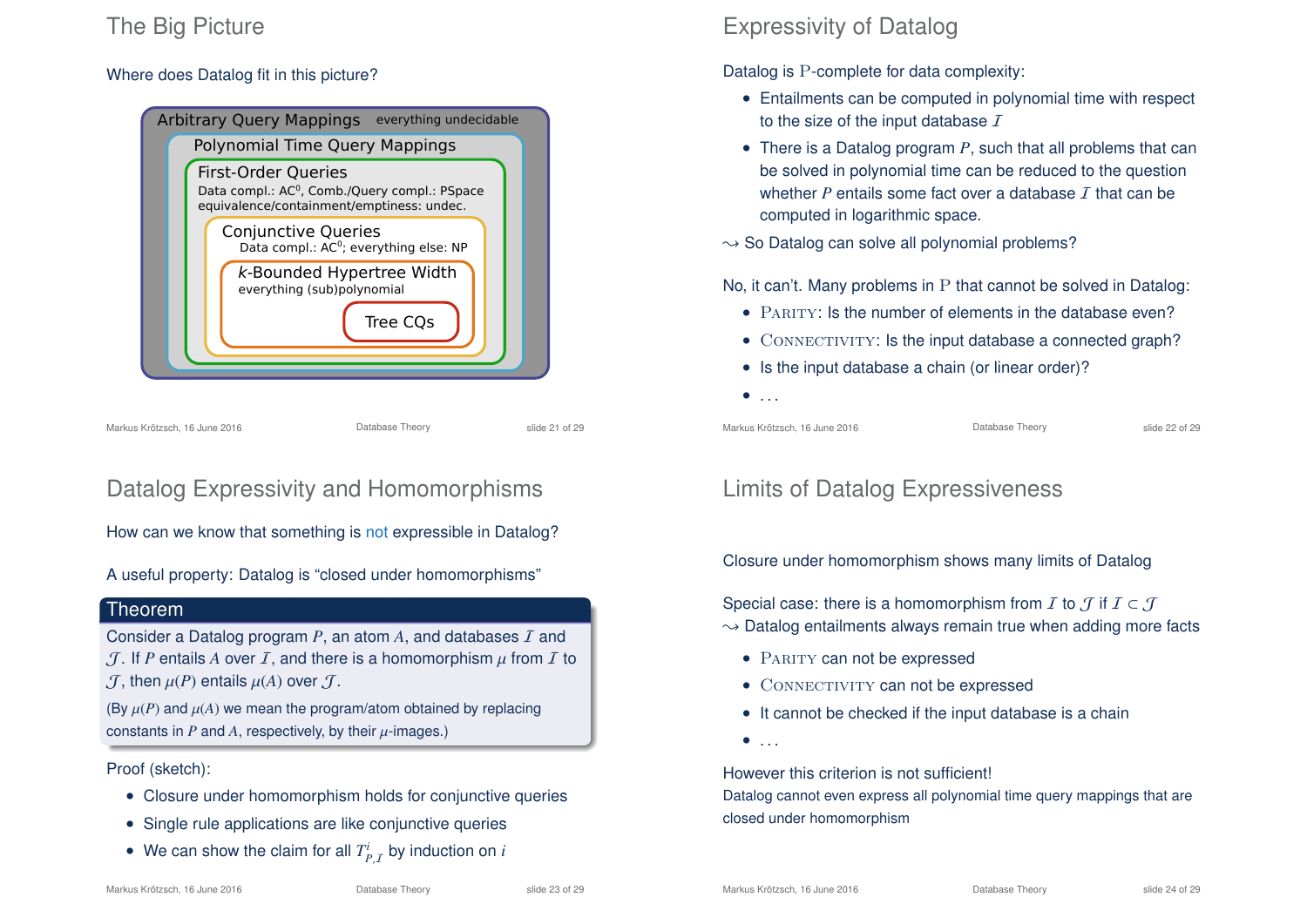# Capturing PTime in Datalog

How could we extend Datalog to capture all query mappings in P?

 $\rightarrow$  semipositive Datalog on an ordered domain

### **Definition**

Semipositive Datalog, denoted Datalog<sup>⊥</sup>, extends Datalog by allowing negated EDB atoms in rule bodies.

Datalog (semipositive or not) with a successor ordering assumes that there are special EDB predicates succ (binary), first and last (unary) that characterise a total order on the active domain.

Semipositive Datalog with a total order corresponds to standard Datalog on extended databases:

- For each ground fact  $r(c_1, \ldots, c_n)$  with  $I \not\models r(c_1, \ldots, c_n)$ , add a new fact  $\bar{r}(c_1, \ldots, c_n)$  to  $\bar{I}$ , using a new EDB predicate  $\bar{r}$
- Replace all uses of  $\neg r(t_1, \ldots, t_n)$  in *P* by  $\bar{r}(t_1, \ldots, t_n)$
- Define extensions for the EDB predicates succ, first and last to characterise some (arbitrary) total order on the active domain.

Markus Krötzsch, 16 June 2016 **Database Theory** Slide 25 of 29

# Datalog Expressivity: Summary

The PTime capturing result is a powerful and exhaustive characterisation for semipositive Datalog with a successor ordering

Situation much less clear for other variants of Datalog (as of 2015):

- What exactly can we express in Datalog without EDB negation and/or successor ordering?
	- Does a weaker language suffice to capture  $PTIME? \rightarrow No!$
	- When omitting negation, do we get query mappings closed under homomorphism? No!<sup>1</sup>
- How about query mappings in PTIME that are closed under homomorphism?
	- Does plain Datalog capture these?  $\sim$  No!<sup>2</sup>
	- Does Datalog with successor ordering capture these?  $\rightarrow$  No!<sup>3</sup>

<sup>1</sup>Counterexample on previous slide

<sup>2</sup>[A. Dawar, S. Kreutzer, ICALP 2008]

# A PTime Capturing Result

### **Theorem**

A Boolean query mapping defines a language in P if and only if it can be described by a query in semipositive Datalog with a successor ordering.

Example: expressing CONNECTIVITY for binary graphs

 $\text{Reachable}(x, x) \leftarrow$  $\text{Reachable}(x, y) \leftarrow \text{Reachable}(y, x)$  $\text{Reachable}(x, z) \leftarrow \text{Reachable}(x, y) \land \text{edge}(y, z)$ Connected $(x) \leftarrow$  first $(x)$ Connected( $y$ ) ← Connected( $x$ )  $\wedge$  succ( $x$ ,  $y$ )  $\wedge$  Reachable( $x$ ,  $y$ )  $Accept() \leftarrow last(x) \wedge Connected(x)$ 

Markus Krötzsch, 16 June 2016 **Database Theory** Slide 26 of 29

# The Big Picture



Note: languages that capture the same query mappings must have the **same data complexity, but may differ in combined or in query complexity**<br>Markus Krötzsch, 16 June 2016